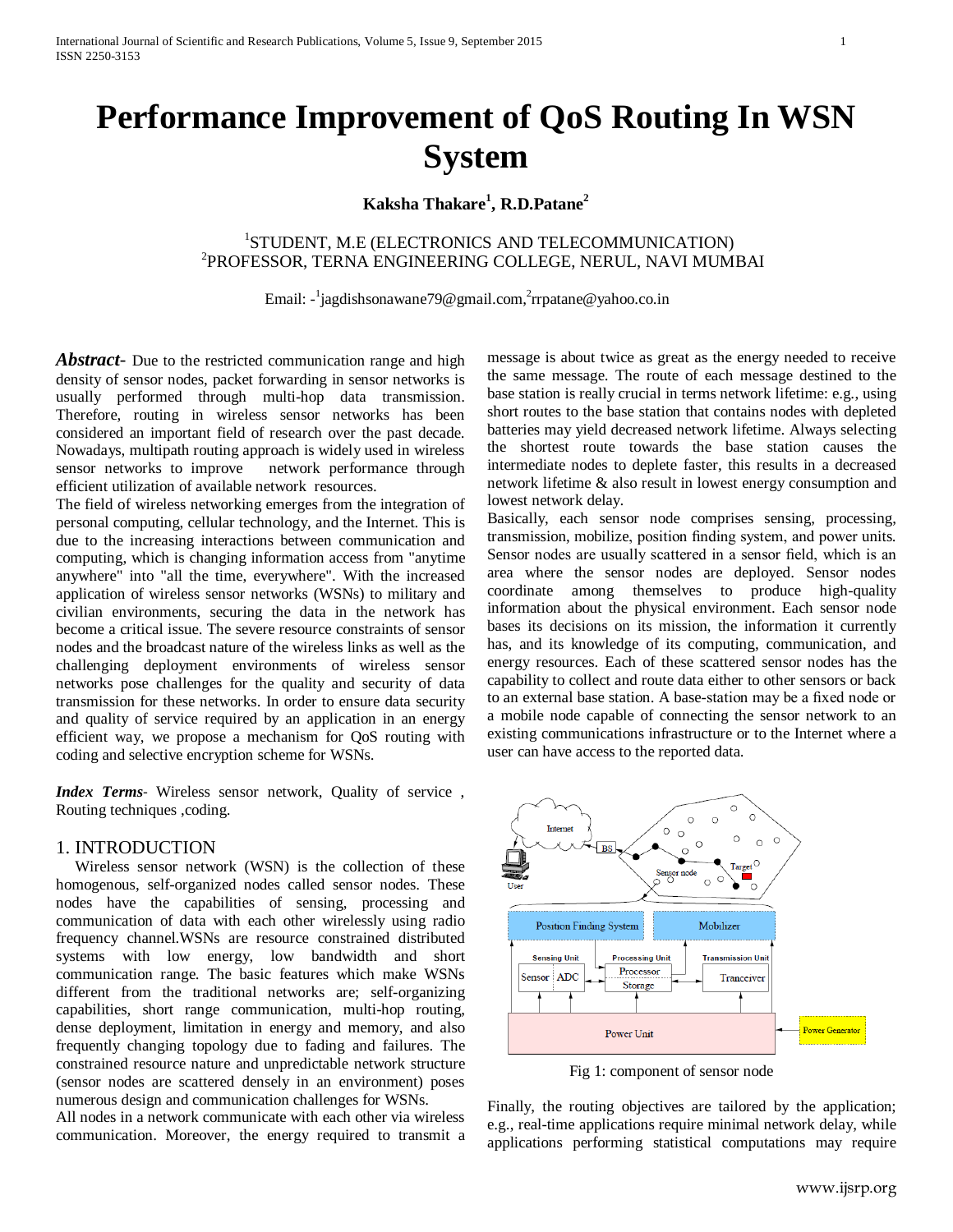maximized network lifetime. Hence, different routing mechanisms have been proposed for different applications. These routing mechanisms primarily differ in terms of routing objectives and routing techniques, where the techniques are mainly influenced by the network characteristics.

Resource constraints apply to both sensors and actuators, notwithstanding. In the presence of resource constraints, the network QoS may suffer from the unavailability of computing and/or communication resources. For instance, a number of nodes that want to transmit messages over the same WSAN have to compete for the limited bandwidth that the network is able to provide. As a consequence, some data transmissions will possibly experience large delays, resulting in low level of QoS. Due to the limited memory size, data packets may be dropped before the nodes successfully send them to the destination. Therefore, it is of critical importance to use the available resources in WSANs in a very efficient way. WSANs must be adaptive and flexible at runtime with respect to changes in available resources. For example, when an intermediate node dies, the network should still be able to guarantee real-time and reliable communication by exploiting appropriate protocols and algorithms.

The remaining section of the paper are as follows: In section 2 we describe routing and routing objectives in WSN, taxonomy of routing protocols and routing challenges. In section 3 QoS model of WSN and challenges support for QoS.In section 4 coding in WSN. Finally, conclusion is outlined in section 5.

## 2. ROUTING IN WSN

Routing is an essential problem in any type of networks. Compared with existing routing protocols, secure routing or WSNs is a very challenging task due to the severe resource constraints of sensor nodes; the broadcast nature of the wireless links makes the WSNs vulnerable to link attacks that include passive eavesdropping, active impersonation, message replay and message distortion, dynamically changing in the size and density of the network, as well as the high risk of physical attacks to sensors.

The design of routing protocols for WSNs is challenging because of several network constraints. WSNs suffer from the limitations of several network resources, for example, energy, bandwidth, central processing unit, and storage .

The performance demands of the wireless sensor networks are application specific, routing protocols should be able to satisfy the QoS demands of the application for which the network is being deployed[3].

#### Routing Objectives:-

Non-real time delivery: The assurance of message delivery is indispensable for all routing protocols. It means that the protocol should always find the route between the communicating nodes, if it really exists. This correctness property can be proven in a formal way, while the average-case performance can be evaluated by measuring the message delivery ratio.

Real-time delivery: Some applications require that a message must be delivered within a specified time, otherwise the message becomes useless or its information content is decreasing after the time bound. Therefore, the main objective of these protocols is to completely control the network delay. The average-case performance of these protocols can be evaluated by measuring the message delivery ratio with time constraints.

Network lifetime: This protocol objective is crucial for those networks, where the application must run on sensor nodes as long as possible. The protocols aiming this concern try to balance the energy consumption equally among nodes considering their residual energy levels. However, the metric used to determine the network lifetime is also application dependent. Most protocols assume that every node is equally important and they use the time until the first node dies as a metric, or the average energy consumption of the nodes as another metric. If nodes are not equally important, then the time until the last or high-priority nodes die can be a reasonable metric.

The Taxonomy of Routing Protocols:-

Many routing solutions that have been specifically designed for WSNs[5].These routing techniques can be classified according to the protocol operation as negotiation based, query based, QoS based, and multi-path based, as depicted in Fig. 1.



 Fig 1:Classification of routing protocol based on protocol Operation

The negotiation based protocols have the objective to eliminate the redundant data by including high level data descriptors in the message exchange. In query based protocols, the sink node initiates the communication by broadcasting a query for data over the network. The multipath based protocols were initiated with objectives to provide reliability and to balance the traffic load in the network. These protocols use multipath in order to achieve better energy efficiency and network robustness in case of node failures. Multi-path routing protocols have been discussed in WSN literature for several years now.

QoS based protocols allow sensor nodes to balance between the energy consumption and certain pre-determined QoS metrics, such as delay, energy, reliability, bandwidth, etc., before they deliver the data to the sink node.

## 3. ROUTING CHALLENGES IN WSN

Limited energy capacity: Since sensor nodes are battery powered, they have limited energy capacity. Energy poses a big challenge for network designers in hostile environments, for example, a battlefield, where it is impossible to access the sensors and recharge their batteries. Thus, routing protocols designed for sensors should be as energy efficient as possible to extend their lifetime.

Sensor locations: Most of the proposed protocols assume that the sensors either are equipped with global positioning system (GPS)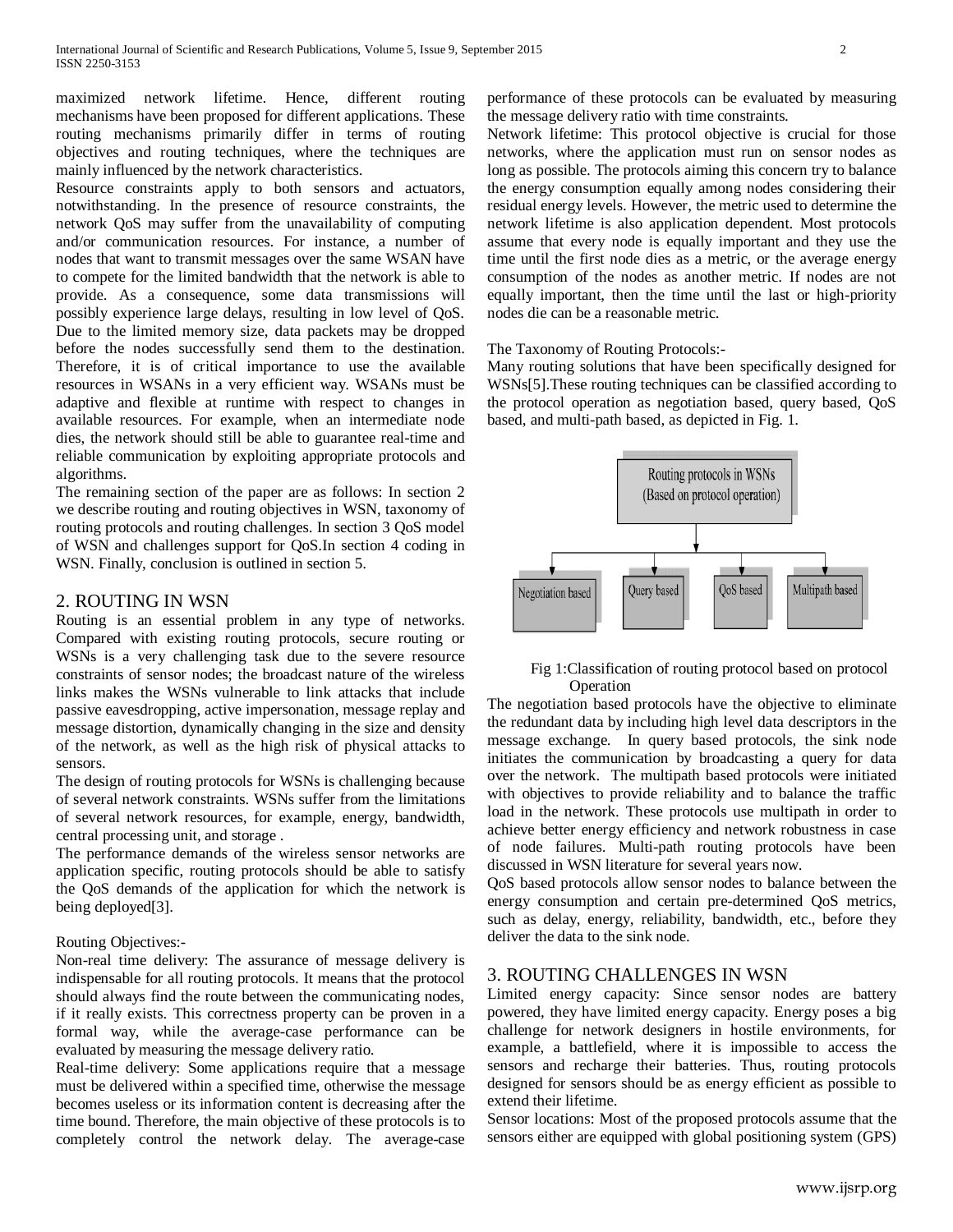receivers or use some localization technique to learn about their locations.

Limited hardware resources: These hardware constraints present many challenges in software development and network protocol design for sensor networks, which must consider not only the energy constraint in sensor nodes, but also the processing and storage capacities of sensor nodes.

Massive and random node deployment: In most applications, sensor nodes can be scattered randomly in an intended area or dropped massively over an inaccessible or hostile region. If the resultant distribution of nodes is not uniform, optimal clustering becomes necessary to allow connectivity and enable energy efficient network operation.

Network characteristics and unreliable environment: A sensor network usually operates in a dynamic and unreliable environment. The topology of a network changes frequently due to sensor addition, deletion, node failures, damages, or energy depletion. Also, the sensor nodes are linked by a wireless medium, which is noisy, error prone, and time varying. Therefore, routing paths should consider network topology dynamics due to limited energy and sensor mobility as well as increasing the size of the network to maintain specific application requirements in terms of coverage and connectivity.

Data Aggregation: Data aggregation technique has been used to achieve energy efficiency and data transfer optimization in a number of routing protocols.

Diverse sensing application requirements: Sensor networks have a wide range of diverse applications. No network protocol can meet the requirements of all applications. Therefore, the routing protocols should guarantee data delivery and its accuracy so that the sink can gather the required knowledge about the physical phenomenon on time.

Scalability: Routing protocols should be able to scale with the network size. Also, sensors may not necessarily have the same capabilities in terms of energy, processing, sensing, and particularly communication.

### 4. QoS MODEL OF WSN

A common approach to satisfy some QoS requirements in Wireless Sensor Networks (WSNs) is to use forward error correction (FEC) technique as a replication mechanism in multipath routing to increase data transmission reliability, decrease energy consumption and increase network lifetime while avoiding the costly or impossible data retransmission due to the severe resource constraints of sensor nodes . Routing is an essential problem in any type of networks. Compared with existing routing protocols, secure routing for WSNs is a very challenging task due to the severe resource constraints of sensor nodes; the broadcast nature of the wireless links makes the WSNs vulnerable to link attacks that include passive eavesdropping, active impersonation, message replay and message distortion, dynamically changing in the size and density of the network, as well as the high risk of physical attacks to sensors.

### General QoS model for WSN:

In recent years, Wireless Sensor Network (WSN) has become one of the cutting edge technologies for low power wireless communication. The fast development of low power wireless

communication devices, the significant development of distributed signal processing, adhoc network protocols and pervasive computing have collectively set a new vision for wireless sensor networks . In majority of WSN applications, a large number of sensor nodes are deployed to gather data based on application domains. This data collection process can be continuous, event driven and query based . Lot of research works have been done on various aspects of WSNs including protocol and architecture, routing, power conservation etc.

Quality of Service (QoS) support in WSNs is still remained as an open field of research from various perspectives. QoS is interpreted by different technical communities by different ways .In general, QoS refers to quality as perceived by the user or application. In networking community, QoS is interpreted as a measure of service quality that the network offers to the end user or application. Figure 2 shows a general QoS model for network.



Fig 2: A Simlified QoS model

In traditional data network, QoS defines certain parameters such as packet loss, delay, jitter, bandwidth etc. However, the QoS requirements in WSNs such as data accuracy, aggregation delay, coverage, fault tolerance and network lifetime etc. are application specific and they are different from the traditional end-to-end QoS requirements due to the difference in application domains and network properties. Although some QoS solutions (like IntServ, DiffServ etc)are developed for traditional networks, these cannot be easily ported in WSNs due to

1) severe resource constraints in sensors nodes,

2) large-scale and random deployment of sensors nodes and

3) application specific and data-centric communication protocols in WSNs.

Challenges for QoS Support in WSNs :

QoS provisioning in WSN has some significant challenges. Some of such challenges are as follows.

Extreme Resource Constraint: Some of the very significant resource constraints in WSN are energy, bandwidth, buffer size and transmission capacity of the sensor nodes. Among these, efficient energy utilization of sensor nodes is a crucial issue as in most of the cases the batteries of the sensor nodes are not rechargeable or replaceable. Efficient bandwidth utilization is also a significant challenge in WSN. The traffics in WSNs can be mixture of real time and non real time. So there should be balanced allocation of bandwidth between real time and non real time traffic.

Redundant Data: Since the sensor nodes are densely deployed in a terrain of interest, therefore most of the data generated by sensor nodes are redundant. While this redundancy helps in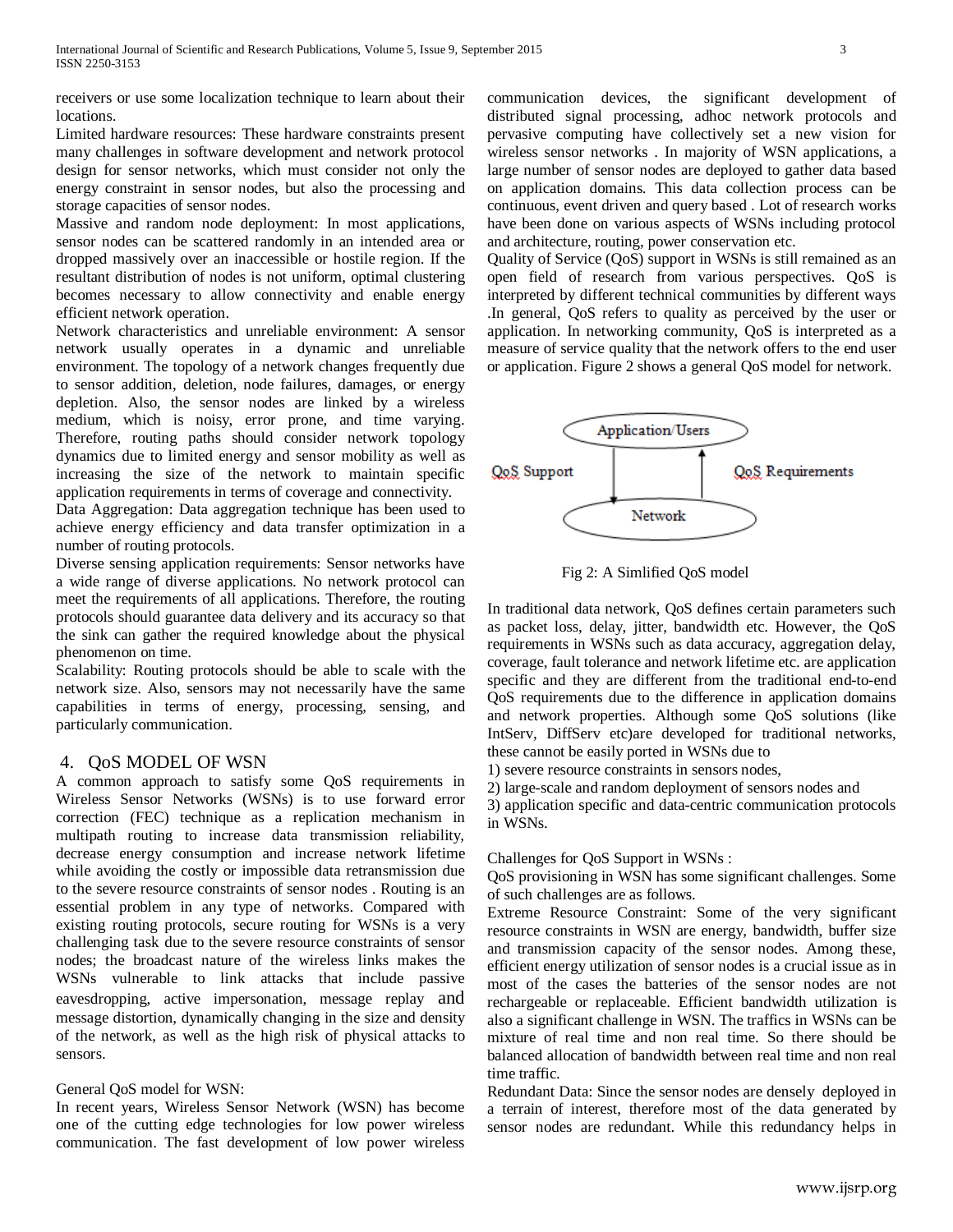reliability and fault tolerance of the WSNs, it also causes a significant amount of energy wastage. Data aggregation or data fusion is a solution to remove this redundancy For example image data generated by sensors pointing to the same direction can be aggregated as those data are less variant. However, data aggregation or data fusion techniques complicate QoS design in WSNs.

Heterogeneity of the Sensor Nodes: Handling heterogeneous data generated by different types of sensor nodes is another challenge in WSNs. For instance, there are some applications which require different types of sensors to monitor temperature, pressure and humidity of the surrounding environment, capturing image or video of moving objects. Data generated from these sensors at different rates based on different QoS constraint and delivery models. Therefore, these types of diversified sensor network may impose significant challenges to provide QoS.

Dynamic Network Topology and Size: Due to mobility of sensor nodes, link failure and node failure, the topology of the network may get changed. Self reorganizing and making this network adaptable to such changes is a challenging issue in Wireless Sensor Networks. A typical WSN may consist of hundreds to thousands of densely deployed nodes in a terrain of interest. The number of such sensor nodes may increase even after the initial deployment of the network due to the newly added nodes. Though these nodes are subjected to failure, the QoS should not be affected drastically due to increase or decrease of sensor nodes.

Less Reliable Medium: The communication medium in WSN is radio. This wireless medium is inherently less reliable. The wireless links are also very much affected by different environmental factors such as noise and cross signal interference. Mixed Data Arrival Pattern: In a typical WSN application some sensory data may be created a periodically and these are mainly due to the detection of some critical events at unpredictable times. Again there can be some sensory data which are created at a regular interval of time e.g., continuous real time monitoring of some environmental parameters. Moreover the period of periodic data may or may not be known a priori and this may depend on the kind of application. Therefore data to be handled in a typical WSN may be a mixture of periodic and a periodic type. This mix nature of data poses significant challenges in designing QoS based schemes (i.e., for guaranteeing timely and reliable delivery) for WSN.

Multiple Sinks or Base Stations: Even though most of the sensor networks have only single sink or base station, there can be multiple sink nodes depending on the application's requirements. Wireless Sensor Networks should be able to maintain diversified level of QoS support associated with multiple of sinks or base stations.

### 5. CODING

our{encryption technique} proposed approach encrypts only a certain fraction of Reed-Solomon codewords and the remaining portion is transmitted unprotected.. Some other encryption techniques have also been used in the area for secure multipath routing protocols.

One of them is MVMP i.e. multi- version multi-path protocol. This protocol gives the secure and reliable data communication. MVMP consists of four steps1.The original data packet is divided into different groups.

2.Each group is encrypted using different cryptographic algorithms.

3. Using Reed-Solomon encrypted packets gets coded

4. Before transmitting the data packets it has been established on the multiple disjoint paths.

To transfer the data on correct path, node-disjoint path routing protocol is used. It is also used to minimize the worst case security risk and to maximize the packet delivery ratio under attacks.

In this paper, new mechanism is used that adapts to the resource constraints of WSNs by combing FEC technique and few selective cryptographic algorithms to achieve reliable and secure data transmission.

#### 6. SYSTEM MODEL

A. Replication and erasure coding- Erasure coding has been used in distributed systems to obtain load balancing and fault tolerance. In early years it can also be used for WSNs as a replication mechanism in multipath routing to achieve reliable and secure data transmission. The advantage of data replication is to avoid the data retransmission in WSNs caused by severe resource constraints of sensor nodes which is very costly.

The one of the most simplest and widely used FEC codes is Reed-Solomon (RS)coding.



Fig 3:-The proposed mechanism

An Efficient Coded Based QoS Routing Mechanism In Wireless Sensor Networks.

B. Replication and erasure coding- Erasure coding has been used in distributed systems to obtain load balancing and fault tolerance. In early years it can also be used for WSNs as a replication mechanism in multipath routing to achieve reliable and secure data transmission. The advantage of data replication is to avoid the data retransmission in WSNs caused by severe resource constraints of sensor nodes which is very costly.

The one of the most simplest and widely used FEC codes is Reed-Solomon (RS)coding.